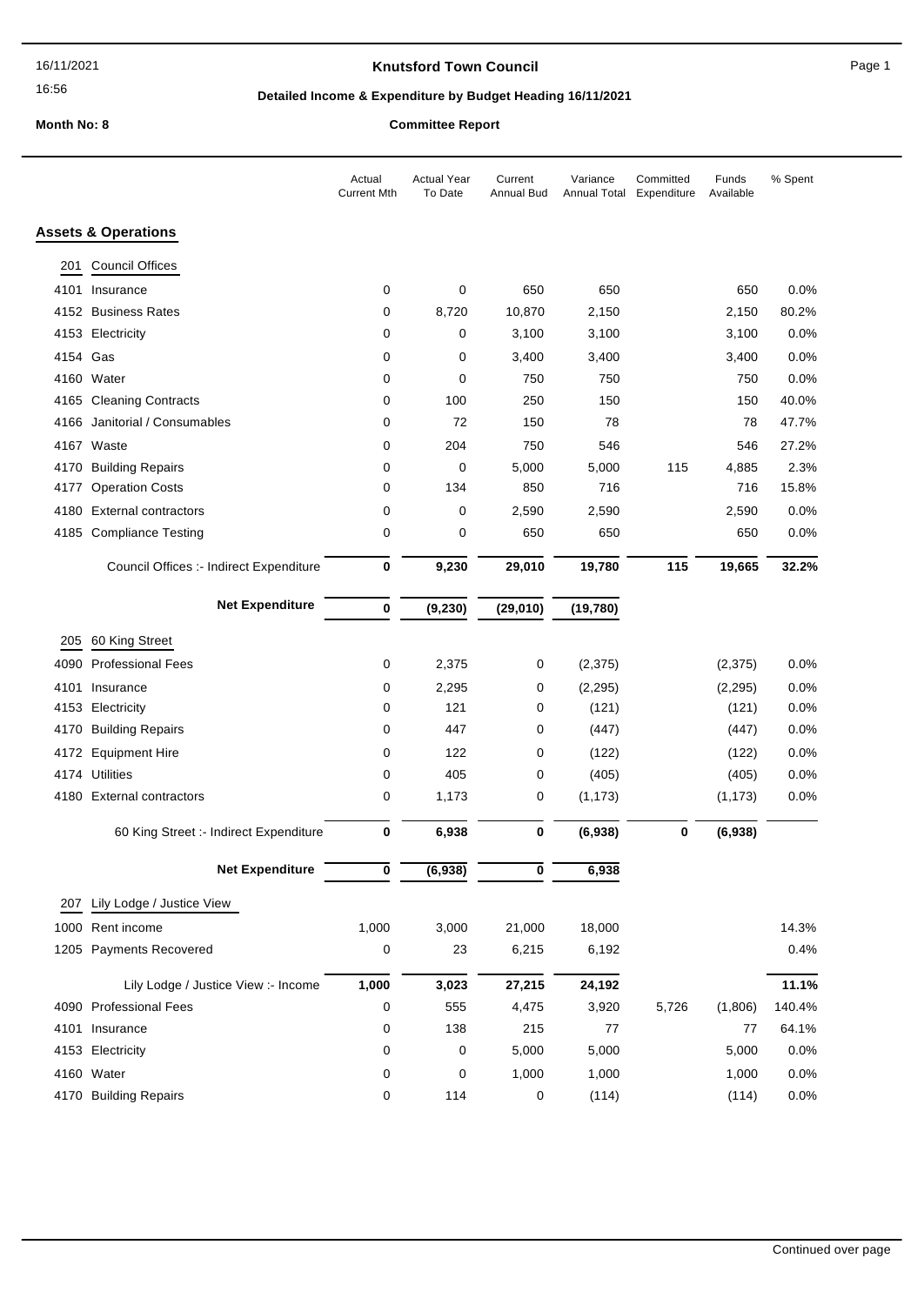### **Knutsford Town Council Connect Council** Page 2

16:56

### **Detailed Income & Expenditure by Budget Heading 16/11/2021**

Actual Year To Date

Actual Current Mth Current

Annual Bud Annual Total Expenditure Variance

Committed

Funds Available % Spent

**Month No: 8 Committee Report**

|                                                   | 4180 External contractors           | 0     | 67,150    | 67,139    | (11)    | 8,818  | (8,829) | 113.2% |
|---------------------------------------------------|-------------------------------------|-------|-----------|-----------|---------|--------|---------|--------|
| Lily Lodge / Justice View :- Indirect Expenditure |                                     | 0     | 67,957    | 77,829    | 9,872   | 14,544 | (4,672) | 106.0% |
|                                                   | Net Income over Expenditure         | 1,000 | (64, 934) | (50, 614) | 14,320  |        |         |        |
| 250                                               | Cemetery                            |       |           |           |         |        |         |        |
| 1320                                              | Sales / Service Provision           | 1,583 | 1,583     | 0         | (1,583) |        |         | 0.0%   |
| 1400                                              | <b>Interment Fees</b>               | 200   | 9,852     | 24,975    | 15,123  |        |         | 39.4%  |
|                                                   | 1405 Exclusive Right to Burial Fees | 0     | 12,440    | 13,160    | 720     |        |         | 94.5%  |
|                                                   | 1410 Memorial Application Fees      | 200   | 2,350     | 2,400     | 50      |        |         | 97.9%  |
|                                                   | 1415 Other Cemetery Fees            | 25    | 1,580     | 800       | (780)   |        |         | 197.5% |
|                                                   | 1420 Memorials                      | 100   | 4,200     | 0         | (4,200) |        |         | 0.0%   |
|                                                   | Cemetery :- Income                  | 2,108 | 32,005    | 41,335    | 9,330   |        |         | 77.4%  |
|                                                   | 4090 Professional Fees              | 0     | 120       | 200       | 80      |        | 80      | 60.0%  |
|                                                   | 4152 Business Rates                 | 0     | 1,597     | 1,600     | 3       |        | 3       | 99.8%  |
|                                                   | 4166 Janitorial / Consumables       | 0     | 95        | 0         | (95)    |        | (95)    | 0.0%   |
|                                                   | 4167 Waste                          | 0     | 195       | 900       | 705     |        | 705     | 21.7%  |
| 4170                                              | <b>Building Repairs</b>             | 0     | 16        | 0         | (16)    |        | (16)    | 0.0%   |
| 4171                                              | <b>Equipment Repairs</b>            | 0     | 111       | 200       | 89      |        | 89      | 55.3%  |
| 4173                                              | <b>Equipment Purchase</b>           | 0     | 667       | 250       | (417)   |        | (417)   | 266.7% |
| 4177                                              | <b>Operation Costs</b>              | 0     | 2         | 1,000     | 998     |        | 998     | 0.2%   |
|                                                   | 4180 External contractors           | 0     | (320)     | 500       | 820     | 320    | 500     | 0.0%   |
| 4181 Fuel                                         |                                     | 0     | 326       | 350       | 24      |        | 24      | 93.2%  |
|                                                   | 4183 Materials                      | 0     | 15        | 500       | 485     |        | 485     | 2.9%   |
| 4190                                              | Horticulture                        | 0     | 924       | 1,000     | 76      |        | 76      | 92.4%  |
| 4440                                              | <b>Cemetery Improvements</b>        | 0     | 744       | 3,088     | 2,344   |        | 2,344   | 24.1%  |
| 4441                                              | <b>Memorial Works</b>               | 0     | 2,600     | 0         | (2,600) | 400    | (3,000) | 0.0%   |
|                                                   | 4460 Gravedigging                   | 0     | 975       | 8,400     | 7,425   |        | 7,425   | 11.6%  |
|                                                   | Cemetery :- Indirect Expenditure    | 0     | 8,066     | 17,988    | 9,922   | 720    | 9,202   | 48.8%  |
|                                                   | Net Income over Expenditure         | 2,108 | 23.939    | 23,347    | (592)   |        |         |        |
| 255                                               | <b>Cemetery Chapel</b>              |       |           |           |         |        |         |        |
|                                                   | 1005 Room Hire income               | 300   | 300       | 2,000     | 1,700   |        |         | 15.0%  |
|                                                   | Cemetery Chapel :- Income           | 300   | 300       | 2,000     | 1,700   |        |         | 15.0%  |
|                                                   | 4090 Professional Fees              | 0     | 30        | 500       | 470     |        | 470     | 6.0%   |
|                                                   | 4101 Insurance                      | 0     | 329       | 450       | 121     |        | 121     | 73.0%  |

4152 Business Rates 0 661 660 (1) (1) 100.2% 4153 Electricity 0 270 350 80 80 77.3% 4160 Water 0 0 350 350 350 0.0%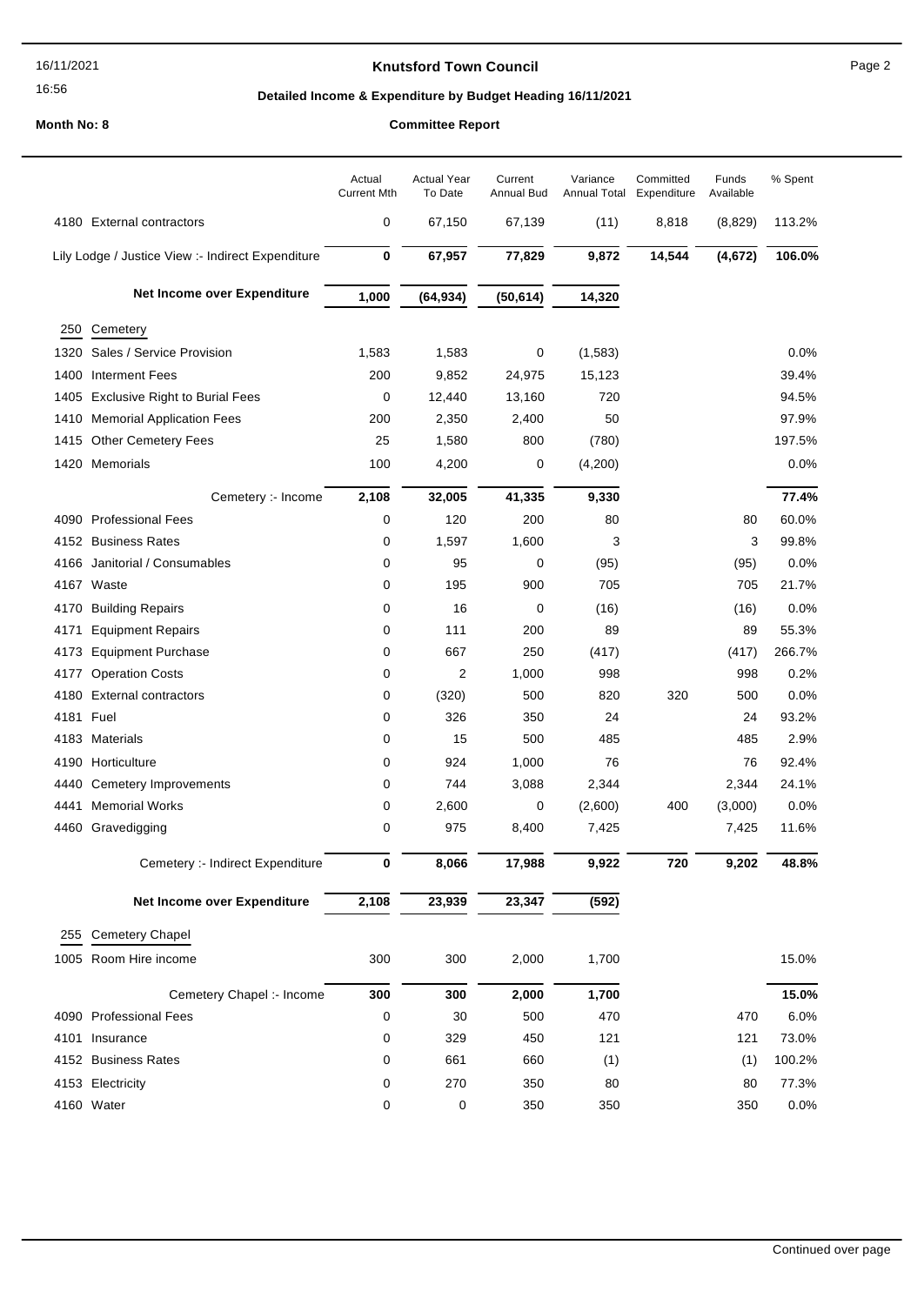16:56

### **Knutsford Town Council Analysis Council** Page 3

#### **Detailed Income & Expenditure by Budget Heading 16/11/2021**

**Month No: 8 Committee Report**

## Actual Year To Date Current Annual Bud Variance Annual Total **Committed** Expenditure Funds Available Actual Current Mth % Spent 4166 Janitorial / Consumables 0 35 100 65 65 34.8% 4170 Building Repairs 0 726 0 (726) (726) 0.0% 4177 Operation Costs 0 20 250 230 230 7.8% 4185 Compliance Testing 0 90 250 160 160 36.0% 4205 Misc Purchases 0 1,038 400 (638) (638) 259.5% 4999 Misc Costs 0 1,900 0 (1,900) (1,900) 0.0% Cemetery Chapel :- Indirect Expenditure **0 5,098 3,310 (1,788) 0 (1,788) 154.0% Net Income over Expenditure 300 (4,798) (1,310) 3,488** 501 Public Toilets 1205 Payments Recovered **1205 Payments Recovered** 6525 525 525 525 525 525 438.9% Public Toilets :- Income **525 525 135 (390) 388.9%** 4101 Insurance 0 86 135 49 49 63.9% 4153 Electricity 0 1,045 3,400 2,355 2,355 30.7% 4155 Contract Costs 0 18,312 31,855 13,543 17,740 (4,197) 113.2% 4160 Water 194 2,426 4,500 2,074 2,074 53.9% 4170 Building Repairs 0 71 0 (71) (71) 0.0% Public Toilets :- Indirect Expenditure **194 21,941 39,890 17,949 17,740 209 99.5% Net Income over Expenditure 331 (21,416) (39,755) (18,339)** 510 Markets 1030 Market Hall income 11 1030 1136 24,454 39,660 15,206 15,206 61.7% 1031 Outdoor Market Income 60 480 720 240 66.7% Markets :- Income **3,196 24,934 40,380 15,446 61.7%** 4952 Transfer to Reserves 0 0 9,277 9,277 9,277 0.0% Markets :- Direct Expenditure **0 0 9,277 9,277 0 9,277 0.0%** 4101 Insurance 0 524 670 146 146 78.2% 4102 Subscriptions 0 369 358 (11) (11) 103.1% 4132 Broadband 0 315 540 225 225 58.3% 4152 Business Rates 0 499 510 11 11 97.8% 4153 Electricity 0 2,282 8,175 5,893 5,893 27.9% 4160 Water 0 726 1,050 324 324 69.1% 4165 Cleaning Contracts 0 680 500 (180) (180) 136.0% 4166 Janitorial / Consumables 0 222 150 (72) (72) 148.2% 4167 Waste 0 2,856 4,300 1,444 1,444 66.4% 4170 Building Repairs 0 3,606 2,000 (1,606) (1,606) 180.3%

4177 Operation Costs 150 983 2,000 1,017 1,017 49.1%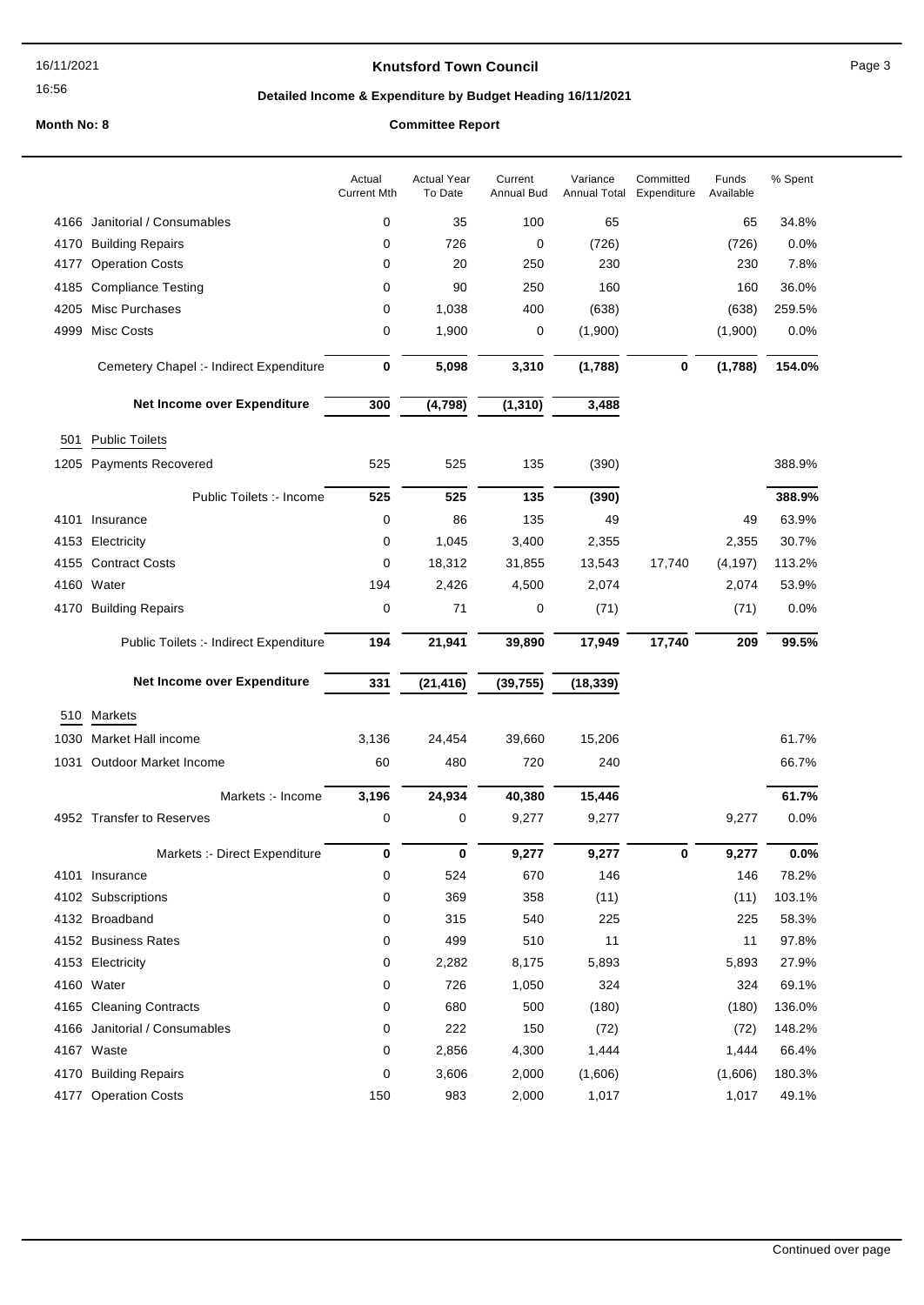### **Knutsford Town Council Council Page 4**

16:56

#### **Detailed Income & Expenditure by Budget Heading 16/11/2021**

**Month No: 8 Committee Report**

# Actual Year To Date Current Annual Bud Variance Annual Total **Committed** Expenditure Funds Available Actual Current Mth % Spent 4180 External contractors 0 850 0 (850) 850 (1,700) 0.0% 4185 Compliance Testing 0 422 350 (72) (72) 120.4% 4300 Marketing and Publicity 150 1,466 2,500 1,034 8 1,026 59.0% Markets :- Indirect Expenditure **300 15,799 23,103 7,304 858 6,446 72.1% Net Income over Expenditure 2,896 9,134 8,000 (1,134)** 530 Allotments 1020 Allotment income 0 1,226 1,256 30 97.6% Allotments :- Income **0 1,226 1,256 30 97.6%** 4160 Water 0 155 200 45 45 77.6% 4177 Operation Costs 0 116 1,056 940 940 11.0% 4183 Materials 0 2,063 1,590 (473) (473) 129.7% Allotments :- Indirect Expenditure **0 2,334 2,846 512 0 512 82.0% Net Income over Expenditure 0 (1,108) (1,590) (482)** 545 Town Ranger 4101 Insurance 0 421 500 79 79 84.2% 4171 Equipment Repairs 0 0 50 50 50 0.0% 4173 Equipment Purchase 0 468 600 132 132 78.1% 4181 Fuel 0 714 800 86 86 89.2% 4182 Vehicle Costs 0 479 800 321 321 59.9% 4183 Materials 0 403 1,000 597 597 40.3% Town Ranger :- Indirect Expenditure **0 2,485 3,750 1,265 0 1,265 66.3% Net Expenditure 0 (2,485) (3,750) (1,265)** 550 Grounds & Open Spaces 1100 River Lily Repayments 0 2,520 2,520 0 100.0% 1310 Grants Received **0** 1,000 0 (1,000) 0.0% 0.0% Grounds & Open Spaces :- Income **0 3,520 2,520 (1,000) 139.7%** 4090 Professional Fees 0 120 500 380 380 24.0% 4177 Operation Costs 0 0 750 750 750 0.0% 4180 External contractors 0 0 750 750 750 0.0% 4431 Wallwood Maintenance 0 (198) 0 198 198 0 0.0% 4445 River Lily Maintenance 0 0 2,520 2,520 2,520 0 100.0% 4455 Chelford Road Obelisk 0 4,843 3,750 (1,093) (1,093) 129.1% Grounds & Open Spaces :- Indirect Expenditure **0 4,765 8,270 3,506 2,718 788 90.5% Net Income over Expenditure 0 (1,245) (5,750) (4,506)**